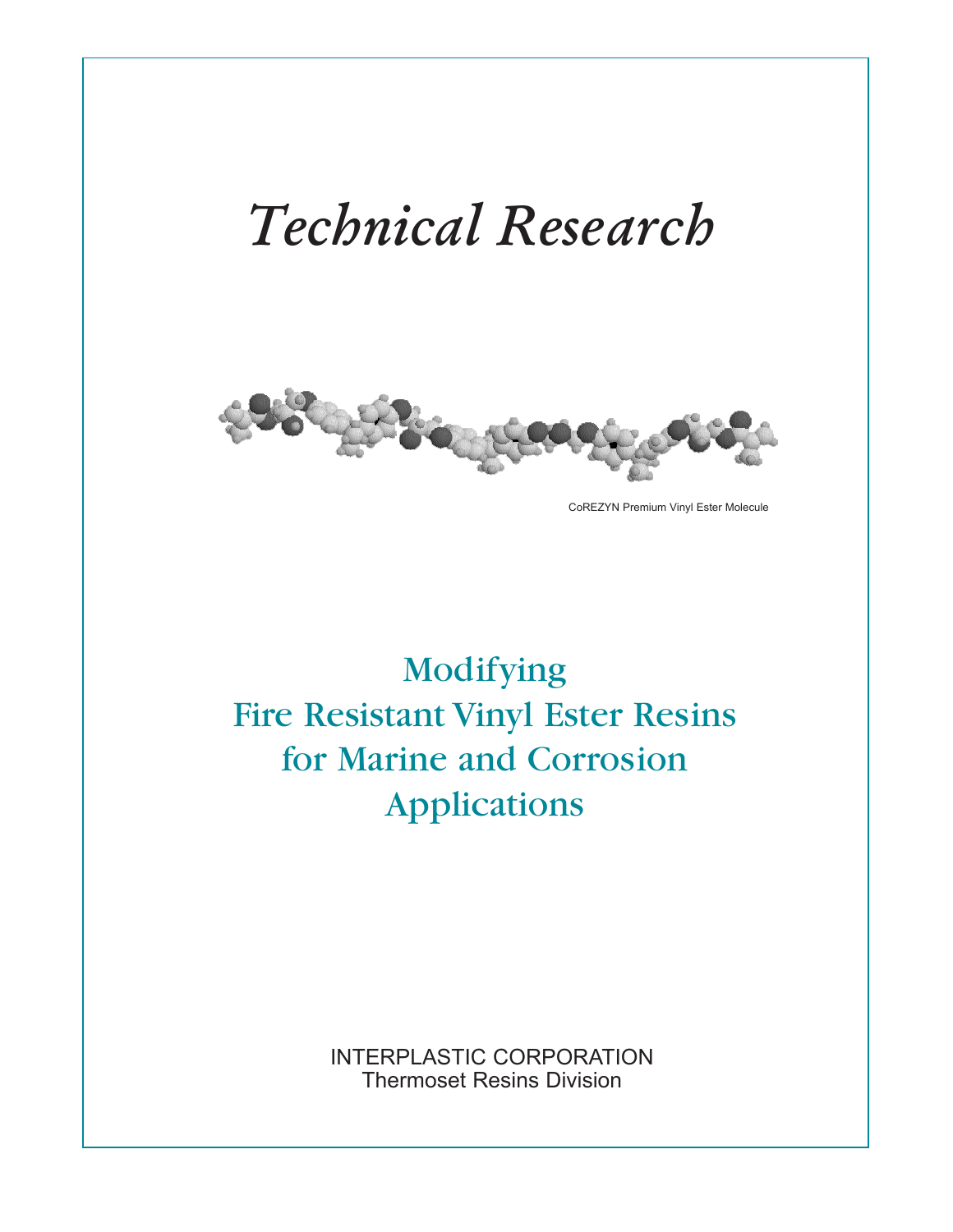#### ABSTRACT

Fiberglass reinforced plastics/glass reinforced plastics (FRP/GRP) composites offer substantial weight reductions, increased strengths, corrosion resistance, plus noise, temperature, and vibration control when compared to metal substrata. However when fire and corrosion resistance properties are simultaneously required from the composite, choosing them over metal raises concerns.

Interplastic Corporation has extensive experience in designing proven resin formulas that will successfully incorporate fire and corrosion resistance simultaneously for composite ducting, pipes, walls and structures, transportation equipment and marine applications.

The scope of this paper is to provide a better understanding of flammability factors and to illustrate the advantages of using Interplastic fire resistant vinyl ester resins in applications also requiring corrosion resistant properties.

#### INTRODUCTION

All organic polymers are combustible. In fact, once their ignition temperatures are reached, most oxidizable materials will burn if enough surface area is subjected to a sufficient amount of an oxidant.

Carbon, hydrogen and oxygen molecules largely comprise most of the polymeric materials used in today's composites industry. Most polyesters are the result of a condensation reaction of organic dihydric alcohols and dibasic acids. A special family of polyesters called vinyl esters is processed via additional reaction using organic di-epoxides and unsaturated acids.

Since both polymers contain a high degree of carbon and hydrogen bonds, decreasing the flammability properties of these resins must be accomplished by other methods. Incorporating halogens, metal oxides and hydrated fillers into the polymer matrix are commonly used to affect flame properties.

Using the CoREZYN<sup>®</sup> CORVE8440 series fire resistant vinyl ester resin, Interplastic evaluated pigment grade antimony trioxide, NYACOL<sup>®</sup> Nano Technologies' APE1540, a non-aqueous colloidal antimony pentoxide dispersion formulated as a flame retardant synergist; and NYACOL APE3040, a patented colloidal antimony pentoxide dispersion

formulated for use as a flame retardant synergist.<sup>1</sup> The results are contained in Figure 1.

An "additive" that we will discuss using, is one of the highly specific physical forms of alumina trihydrate. It accomplishes its fire resistant enhancement by subliming off its three waters of hydration at a specific heat, helping to cool the combustion. It also replaces, volumetrically, part of the resin in the reinforcement volume fraction thereby reducing the combustibles.

#### COMBUSTION CHEMISTRY

Polymer degradation through thermal oxidation is described by a myriad of complex chemical equations that take place in solid, liquid and gaseous phases. This process is initiated:

- 1. when an ignition source is applied to the organic polymer substrate, and
- 2. volatile fragments or radicals form and then participate in a series of oxidation reactions, and then
- 3. enter the gaseous phase adjacent to the substrate surface.

The combustion or oxidative process is propagated by volatile polymer fragments  $(R \bullet)$  and oxygen containing radicals, ( $O \bullet$  and  $OH \bullet$ ), which are created in the pyrolysis zone as depicted in the following schematic:

- 1. R (vinyl ester or polyester polymer) +  $O_2 \rightarrow$  $R + OH +$
- 2.  $R \bullet + \text{OH} \bullet \rightarrow \text{CO} + \text{CO}_2 + \text{H}_2\text{O} + \text{R}'$
- 3. CO + OH  $\bullet \rightarrow$  CO<sub>2</sub> + H
- 4. H  $\bullet$  + O<sub>2</sub>  $\rightarrow$  OH  $\bullet$  + O

Understanding the combustion process is easier when it is broken down into individual stages. Many flammability test methods describe the effect fire has on specific materials by illustrating the burning process in a sequence of steps. Since there may be as many flammability test methods as there are types of fires, we'll use a more pragmatic approach to first identify the components of flammability and then correlate common laboratory fire tests with those specific combustion phases.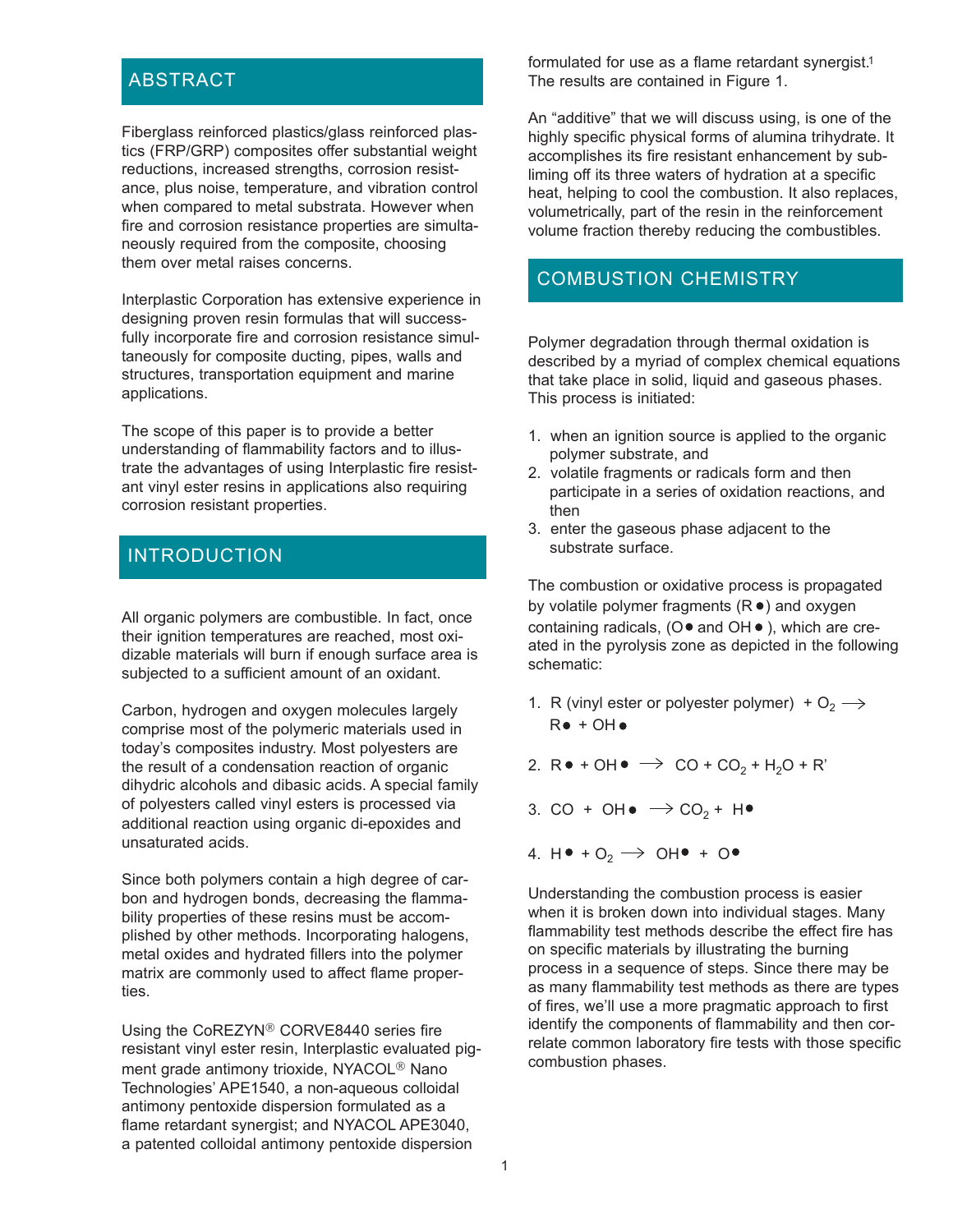## THE SCIENCE OF FIRE

#### THREE FIRE STAGES

**Initiation** (or ignition) is the first phase of the burning process. Ignition sources may involve high temperature surfaces, heated air, immense electrical output and flames. Upon ignition, chemicals in the vapor phase near the ignition source will flame due to sustained evolution of heat from combustible gases (CO) and gaseous radicals ( $OH\bullet$ ,  $H\bullet$ ) or from decomposition of the polymer  $(R<sup>o</sup>)$ .

**Propagation** (or flame spread) occurs when the polymer decomposes and provides fuel for the flame in the presence of a sufficient amount of oxygen. The distinction between initiation and propagation is somewhat ambiguous since a flame spread can also be thought of as a series of ignitions. Fuel is in the form of polymeric free radicals  $(R<sup>o</sup>)$  and combustion gases (CO,  $CH_4$ ,  $C_2H_6$ , etc.). Propagation continues as long as there is oxygen and sufficient fuel available to liberate enough heat for transfer to adjacent polymer surfaces. Smoke is formed as polymer solids and polymer gases are generated throughout the entire combustion process.

**Termination** (or extinction) is the final phase of the burning process. A flame will extinguish when either the polymer decomposition products are unable to participate in the oxidative chemical reactions (loss of fuel to the flame) or the concentration of oxygen is too low to support initiation or ignition of adjacent polymer composite surfaces.

#### FLAMMABILITY TESTS

Flammability test procedures have been devised to help predict material performance on a laboratory scale. (It is beyond the scope of this paper to thoroughly discuss each test method and to assess the results of how they comply with the many fire standards that exist today.) The methods commonly used in the FRP/GRP industry are tabulated in Figure 1.

Suitable combustion behavior predictions can be made about composite materials if combinations of these test methods are chosen that describe the three major components of the burning process. The results of these tests are not meant to quantify the complexities of a real fire. They only attempt to examine a fragment of the combustion process for material comparisons and screening for large-scale tests, such as the United States Navy's open environment full-scale test or the N-Gas model smoke and toxicity tests.

#### **SUPPRESSION**

There are four key aspects of polymer combustion chemistry that can be suppressed using fire retardant chemicals. They are to:

- 1. decrease the concentration of polymer free radcals or fuel from entering the flame;
- 2. minimize the quantity of oxygen available in the pyrolysis zone;
- 3. alter the heat of combustion of the gaseous phase; and
- 4. increase the activation energy of combustion of the polymer.

After removing the ignition source, the substrate might continue to burn, it might smolder or the combustion reaction sequence might terminate. The flame might terminate because a thermal barrier, formed by carbonized polymer or ash deposit polymer radical, was created on the polymer's surface. The termination may be induced by water evolution from an additive such as alumina trihydrate, which can also function as an internal heat sink. Degradation of the substrate's surface due to melting, which occurs as combustible material dissipates from the heat source, may also terminate the burning process.

The most common method of suppressing flammability is by using halogens. Halogens are the Group VIIA elements iodine, bromine, chlorine, and fluorine. These chemicals are electron-rich with one vacancy in their outer valence shell. Halogens are superior free radical scavengers due to their strong tendency to add an electron or free radical to complete their shell.

#### CHEMICAL SUPPRESSION

#### WHAT DOESN'T WORK

Iodine is an exceptional free radical scavenger but it exhibits inferior thermal stability and becomes ineffective in the volatile phase due to rapid bond dissociation.

Fluorine, on the other hand, bonds so tightly to carbon that it does not dissociate and interfere with oxidative reactions in the vapor phase of combustion.

#### WHAT DOES WORK

Bromine-containing polymers (such as the CoREZYN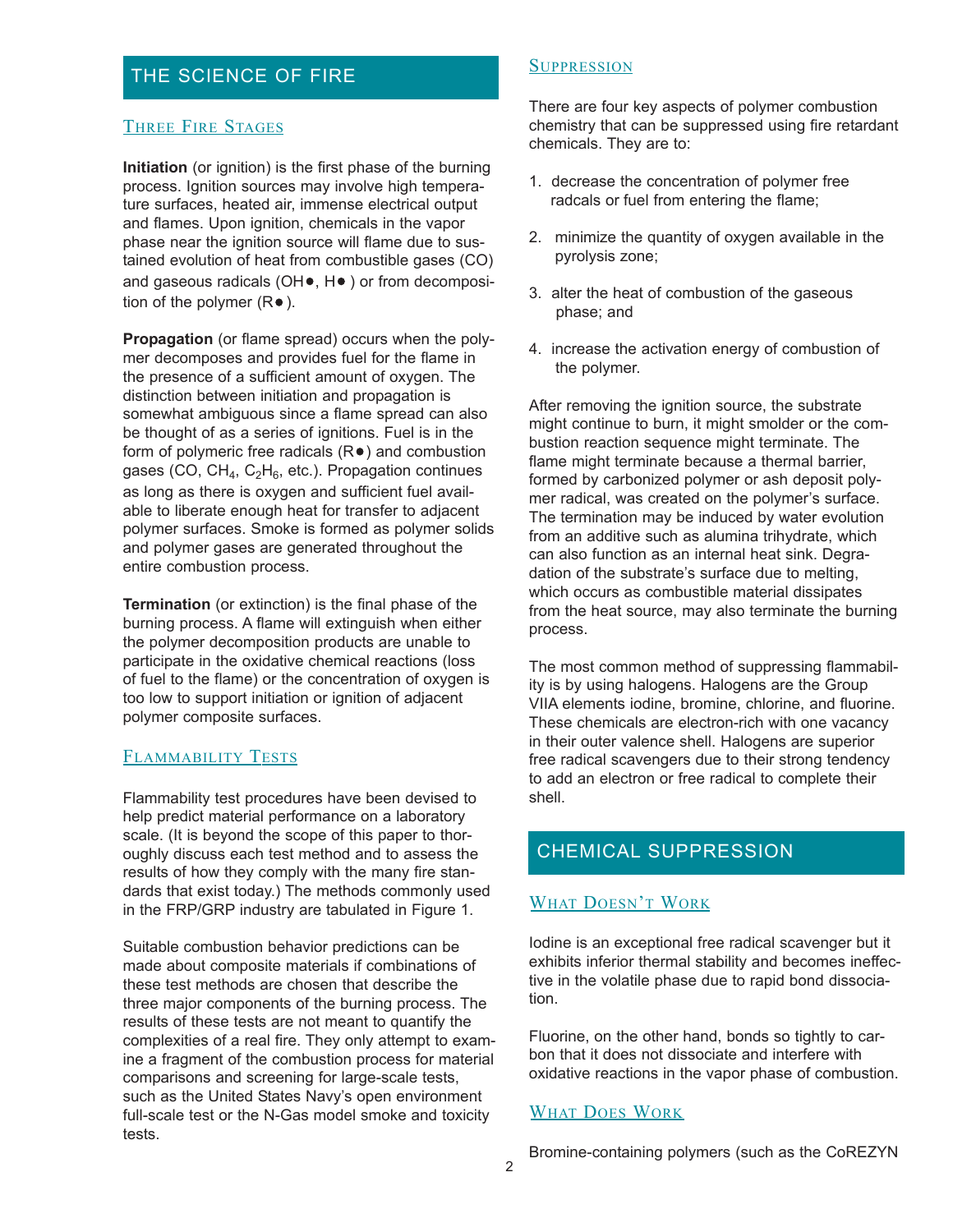CORVE8440 series) on a molar basis are the most effective fire suppressants in the halogen family.

Chlorinated polymers are also commonly used as fire retardant agents, however bromine has more than twice the molecular weight of chlorinated polymers, making this an economically feasible selection. Choosing bromine as the halogen source for CoREZYN CORVE8440 vinyl ester resins results in it being a more dense polymer for fire and corrosion resistance and therefore, a better choice than a less expensive by weight, chlorinated polymer.

#### HOW THESE HALOGENS WORK

Upon ignition, bromine-containing polymers and chlorinated polymers dissociate and form acid halides (HX). Acid halides volatilize, enter into the vapor phase and become free radical scavengers. When enough acid halides evolve into the gaseous phase, they can effectively eliminate the highly exothermic, oxidative free radicals. Initiation and propagation of the flame front is ceased by decreasing the concentration of fuel entering the flame, minimizing the quantity of oxygen available in the pyrolysis zone, and lowering the heat of combustion in the gaseous phase.

The following chemical reactions illustrate this interaction.

- 1. RX (halogen, polymer) +  $O_2 \rightarrow \mathbb{R}$  + OH  $\bullet$  + HX (acid halide)
- 2.  $HX + OH \bullet \rightarrow H_2O + X \bullet$
- 3.  $X \bullet + R \rightarrow HX + R \bullet$

When specific metal oxides are added to a halogen-containing polymer system, the efficiency of the above chemical reactions is greatly increased. The synergy between oxides and halogen significantly reduces flammability. Metal oxides are relatively inert in the burning process, however in the presence of halogen, metal oxy-halogens are formed in the vapor phase. As the reaction progresses, metal tri-halides are generated. These compounds are called Lewis Acids. They are thermally stable, with high densities that doubly function as potent free radical scavengers and aid in the formation of a vapor barrier or as a char former. (A char is a carbonized or ash residue formed on the polymer surface that negatively affects heat transfer to adjacent surfaces and further hinders the supply of polymer fragments [or fuel] from entering the flames.)

The following sequence of chemical reactions illustrates the synergy between antimony trioxide and chlorine.4

- 1.  $Sb_2O_3$  + 2HCl  $\rightarrow$  2SbOCl + H<sub>2</sub>O 250°F (121°C)
- 2. 5SbOCl  $\longrightarrow$  Sb<sub>4</sub>O<sub>5</sub>Cl<sub>2</sub> + SbCl<sub>3</sub> 245 - 280°F (117 - 138°C)
- 3.  $4Sb_4O_5Cl_2 \longrightarrow 5Sb_3O_4Cl + SbCl_3$ 410 - 475°F (208 - 244°C)
- 4.  $3Sb_3O_4Cl \rightarrow 4Sb_2O_3 + SbCl_3$ 475 - 565°F (208 - 293°C)

The formation of antimony tri-chloride  $(SbCl<sub>3</sub>)$  is generated over a wide temperature gradient resulting in a very effective flame suppressant. Organo-phosphates are also effective synergists with halogens but react somewhat differently than the metal oxides. Again, phosphorus tri-halides are formed and participate in the chemical reactions of the vapor phase but seem to have a higher affinity to form a vapor barrier, possibly due to the generation of polyphosphoric acid.

Other polymer compositions with high levels of aromaticity (ring structures) and very little carbon-hydrogen bonding outside these aromatic rings yield excellent flammability resistance. Polymers of this type have minimal levels of oxidizable constituents.

Phenolics are polymers derived from a reaction of phenol and formaldehyde. They exhibit low flame spread indices and low smoke evolution. Although phenolics are not user-friendly in the FRP process, they offer the composite engineer an alternative to halogen-containing resins.

Other analogs of highly aromatic polymers are polyamides, polyarylates, and polyphenylene sulfone. Many of these polymers offer excellent fire resistance properties but are difficult to handle, lack good mechanical properties due to rigidity, and are not economical.

#### THE COMPONENTS OF A SUPERIOR RESIN

#### GLASSTRANSITION TEMPERATURE (Tg)

Temperature capability is related to how the composite maintains its corrosion resistance and strength when exposed to ambient or process temperatures (Table 5). The higher glass transition temperature of the vinyl ester means it will retain more of its inherent corrosion resistant and physical properties when the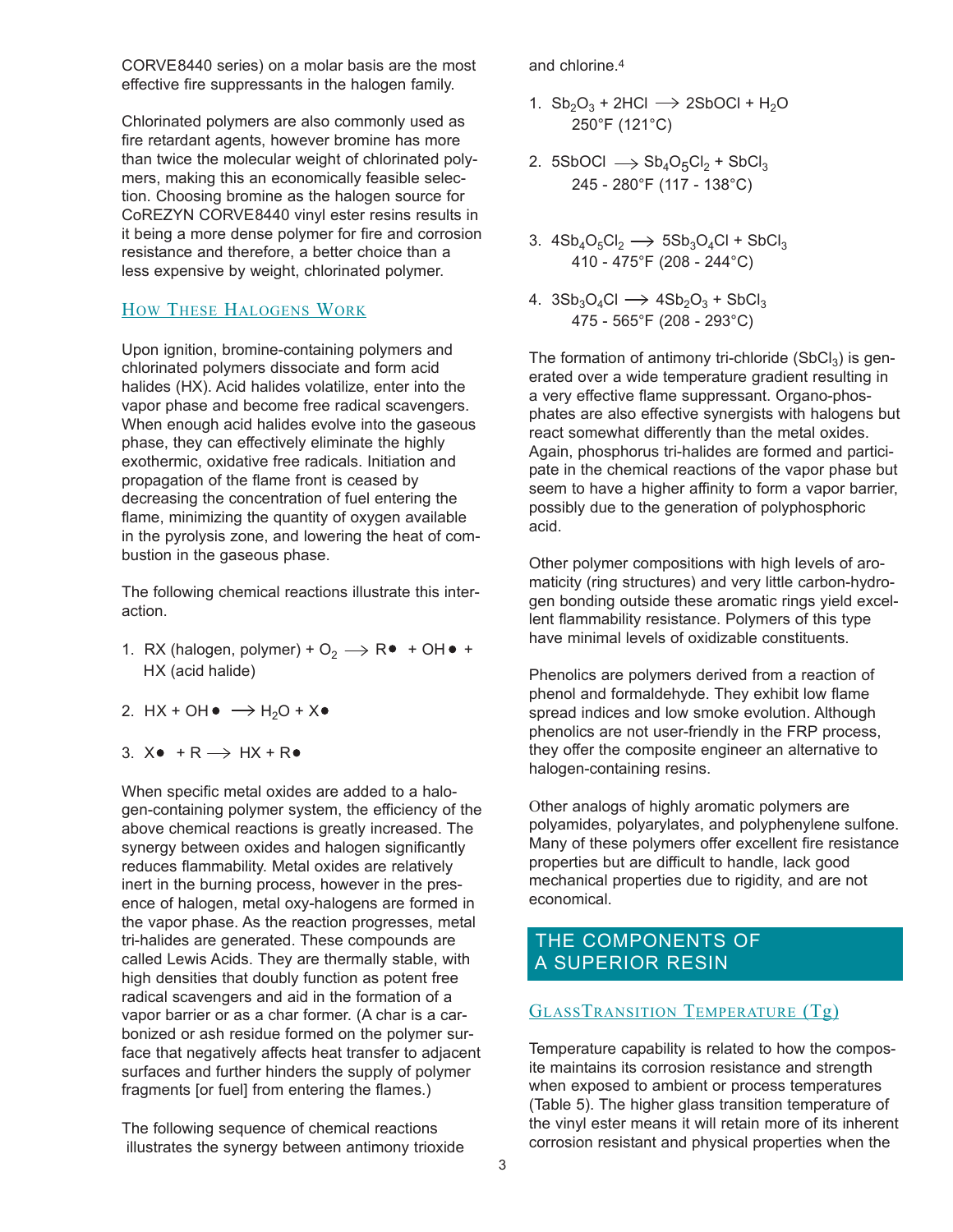composite is heated by direct or infrared heat sources than, for example, a fire resistant isophthalic or terephthalic polyester will.<sup>8</sup> Table 3 shows the glass transition temperature as is on CORVE8441 with NYACOL APE3040 and with antimony pentoxide.

#### **ELONGATION**

Fire resistant vinyl ester resins have proven to be tougher, as shown in the stress strain curves in Figures 2 and 3. As the tensile elongation of orthophthalic and isophthalic polyester resins increases, their glass transition temperatures will decrease. Vinyl ester resins have the ability to absorb tensile and flexural stresses better than polyester resins with the same temperature capabilities. The higher elongation of the fire resistant vinyl ester (3.5 - 4.5%) relates to increased flexibility, meaning that a composite made with a vinyl ester can yield to more stress before failing.

Fire resistant unsaturated polyester resins, such as orthophthalic or isophthalic resins are another group of products used in the fire resistant or corrosion resistant/fire resistant applications. They have tensile elongations of 1 to 2% combined with higher glass transition temperatures of up to 220°F/103°C. The orthophthalic and isophthalic resins are both fairly rigid and in fatigue testing, fail more easily than the tougher vinyl ester resin.

#### FATIGUE PERFORMANCE

The toughness of the vinyl esters previously mentioned also improves the fatigue performance of the composite. These tougher vinyl esters have longer service lives because they can absorb more stress than a more rigid isophthalic or orthophthalic resin. We typically choose resins with tensile elongations over 3% for fatigue applications because the fiberglass strands used in the knitted and woven fabrics used in marine applications have elongations of 2 to 3% in the tensile mode. The higher elongation allows the composite to transfer more of the stress to the reinforcement, which makes their performance more dependent upon the reinforcement.

#### TEST DATA

A comparison of ASTM D3479 fatigue performance was previously done for four different resins – a vinyl ester resin, a hybrid/modified vinyl ester resin, a specially designed isophthalic resin and a typical orthophthalic resin.6 The vinyl ester, modified vinyl ester and isophthalic polymers had tensile elongations over 3%. The orthophthalic had approximately a 2% elongation. Figure 4 shows that the projected lines for the three polymers with elongations over 3% were in a fairly tight grouping while the resin with a 2% elongation

had significantly poorer performance at the same stresses. The correlation factors of the linear models for the four groups of data were 0.87 for the polymer with 2% elongation and 0.93 to 0.97 for the three polymers with over 3% elongation.Flexural fatigue data was run on these same four resins according to ASTM D671.7 Figure 5 shows that the vinyl ester and hybrid resins were very close in performance, while the isophthalic was significantly lower and the orthophthalic was lower yet. The correlation factors of the four sets of data ranged from 0.84. to 0.92.

#### CORROSION AND FIRE RESISTANT VINYL ESTERS FOR ENGINEERING **COMPOSITES**

Brominated vinyl ester resins were chosen over unsaturated polyester resins for corrosion resistant applications. They have a combination of superior physical characteristics, such as tensile elongation of 3% or higher; a glass transition temperature of over 230ºF/109ºC; excellent performance in the tensile and flexural modes as well as in fatigue; and excellent prolonged resistance to degradation by corrosion attack.

The invention of a brominated vinyl ester resin by Interplastic Corporation in 1975 provided an ideal answer to the question of how to enhance with fire resistance properties, the excellent physicals and corrosion resistance of the bisphenol A-epichlorohydrin vinyl ester. Incorporating bromine into the backbone of the epoxy vinyl ester gives superior corrosion resistance, high fatigue properties, and predictable fire resistance and smoke generation performances.

For example, the increased electron density surrounding the polymer network in a fire resistant vinyl ester resin provides improved resistance to the demanding service conditions found in the paper and pulp industry.8

#### SYNERGISTS AND ADDITIVES: ANTIMONY TRIOXIDE AND ANTIMONY PENTOXIDE

Adding various forms of antimony oxides to fire resistant CoREZYN vinyl ester resin has been thoroughly evaluated by Interplastic Corporation. The fire resistant resting was accomplished at NGC Testing Services.2 These additives, used as synergists for fire resistance, have proven themselves to be very effective.

Using the CoREZYN CORVE8440 series fire resistant vinyl esters, Interplastic evaluated pigment grade antimony trioxide ( $Sb<sub>2</sub>O<sub>3</sub>$ ); NYACOL Nano Technologies' APE1540, a non-aqueous colloidal antimony pentoxide dispersion formulated as a flame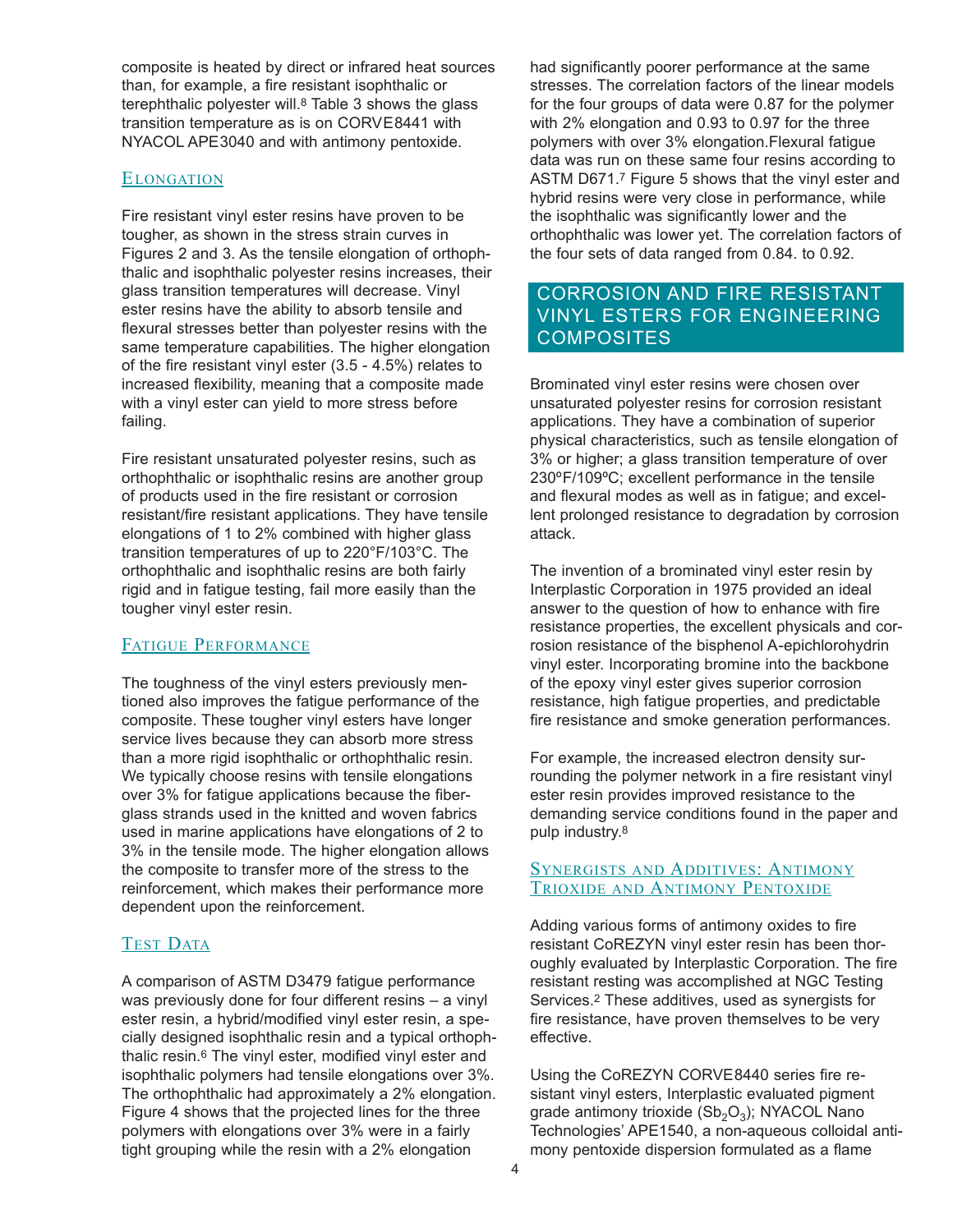retardant synergist; and NYACOL APE3040, a patented colloidal antimony pentoxide dispersion formulated for use as a flame retardant synergist.<sup>1</sup> The results are contained in Table 1. Table 3 shows the effects of these additives on the Tg of the resin.

#### FIRE RESISTANT VINYL ESTERS AND GEL TIME DRIFT WITH ANTIMONY AND COLLOIDAL **ANTIMONY**

The previous industry experiences of rapid gel time drift and filler settle-out using powder  $Sb<sub>2</sub>O<sub>3</sub>$  have been alleviated by using the NYACOL APE3040. The suspension is stable and requires only occasional mixing to maintain its integrity. Also,the effect on the cobalt-based initiator systems is considerably less than previous antimony compounds allowing larger batches to be compounded at the fabricator. Rechecking gel and cure parameters is suggested as batches age (between shifts, daily).

#### THE EFFECTS OF ADDING ALUMINA **TRIHYDRATE**

We pursued additive technology for the fire resistant vinyl ester CORVE8441 by adding J.M. Huber SB432 alumina trihydrate.3 The results were revealing. It appears that we are near an interesting relationship of resin-to-reinforcement filler volume ratios. Both tests resulted in a fire/smoke of 25 in the Steiner Tunnel Test ASTM E-84. This will only approximate results of other composites in different geometries, but does give an excellent example of the Interplastic CORVE8440 series resins with the high bromine content in a composite with alumina trihydrate. The data is compiled in Table 2.

The CORVE8401B and CORVE8441B vinyl ester resins have Mil-R-21607 qualifications suitable for use in fire resistant FRP composites used in boats, tanks, pipe work, supports and other naval applications. Figure 6 depicts the resin capabilities required for low pressure laminating fire resistant resins.

#### CORROSION RESISTANT RESIN DESIGN

Hydrolysis is a form of chemical corrosion involving mass transfer of the water molecule into a composite with subsequent scission of polymer reactive sites. The rate of hydrolysis in FRP composites is controlled by the extent of cure, polarity of the polymer and water temperature. Water absorption at the composite's surface was discovered to be fairly rapid and to follow a logarithmic rate.<sup>9</sup> A saturation point is soon reached and if the polymer is non-polar or inert to water, equilibrium exists. If the polymer has a high degree of polarity or contains many ester linkages, it can be chemically attacked and made soluble. A decrease in weight is evidenced as polymer fragments are leached out of the composite and replaced with water.

Vinyl ester resins only have two ester functional groups located at the end of each polymer. These reactive sites are not readily hydrolyzed due to a steric hindrance from a methyl group and adjacent vinyl unsaturation where crosslinking occurs. In contrast, polyesters contain many reactive ester sites throughout the polymer and are more susceptible to trans-esterification.

#### CORROSION RESISTANCE WITH FIRE RESISTANT ADDITIVES

ResinWizard $^{\circledR}$  (www.resinwizard.com) is a searchable database within the Interplastic website (www.interplastic.com) where you can learn about the corrosion resistant capabilities of our fire resistant vinyl ester resins. Obviously the addition of any material to the composite changes the expected capability of the originally tested resin. Usually it lessens the corrosion resistant capabilities of the composite in some fashion. Interplastic is carefully evaluating many of the combinations in ASTM corrosion testing.

Using alumina trihydrate in a corrosion resistant composite will lessen its corrosion resistant properties by increasing the surface area exposed to the corrosive environment. The alumina itself is resistant to various corrosive environments, and an excellent filler to consider when considering fire retardancy and acid resistance. However, basic chemical resistance is more critical to consider due to the susceptibility of the alumina and the increased surface area.

The effects of the colloidal products are a little harder to predict. The product consists of an unsaturated resin used as a dispersing and suspending vehicle. While the relatively small amount of the antimony pentoxide used will have small effect on the overall resin system, that amount of resin as an additive is detrimental to the overall chemical resistance of the system. Therefore, Interplastic recommends considering corrosion environments at 20°F/6.7°C lower than the recommendations listed in ResinWizard or product literature when these additives are used.

#### IMPACT OF CURE

Independent of polymer design, an under-cured composite will also be subject to hydrolysis. For example, a fully cured isophthalic polymer can exhibit better hydrolytic resistance than a severely under-cured vinyl ester. Unsaturation sites are located in the terminal positions of each vinyl ester polymer and therefore are more accessible for free radical polymerization with reactive diluents than their polyester counterparts. In general, a high extent of cure should be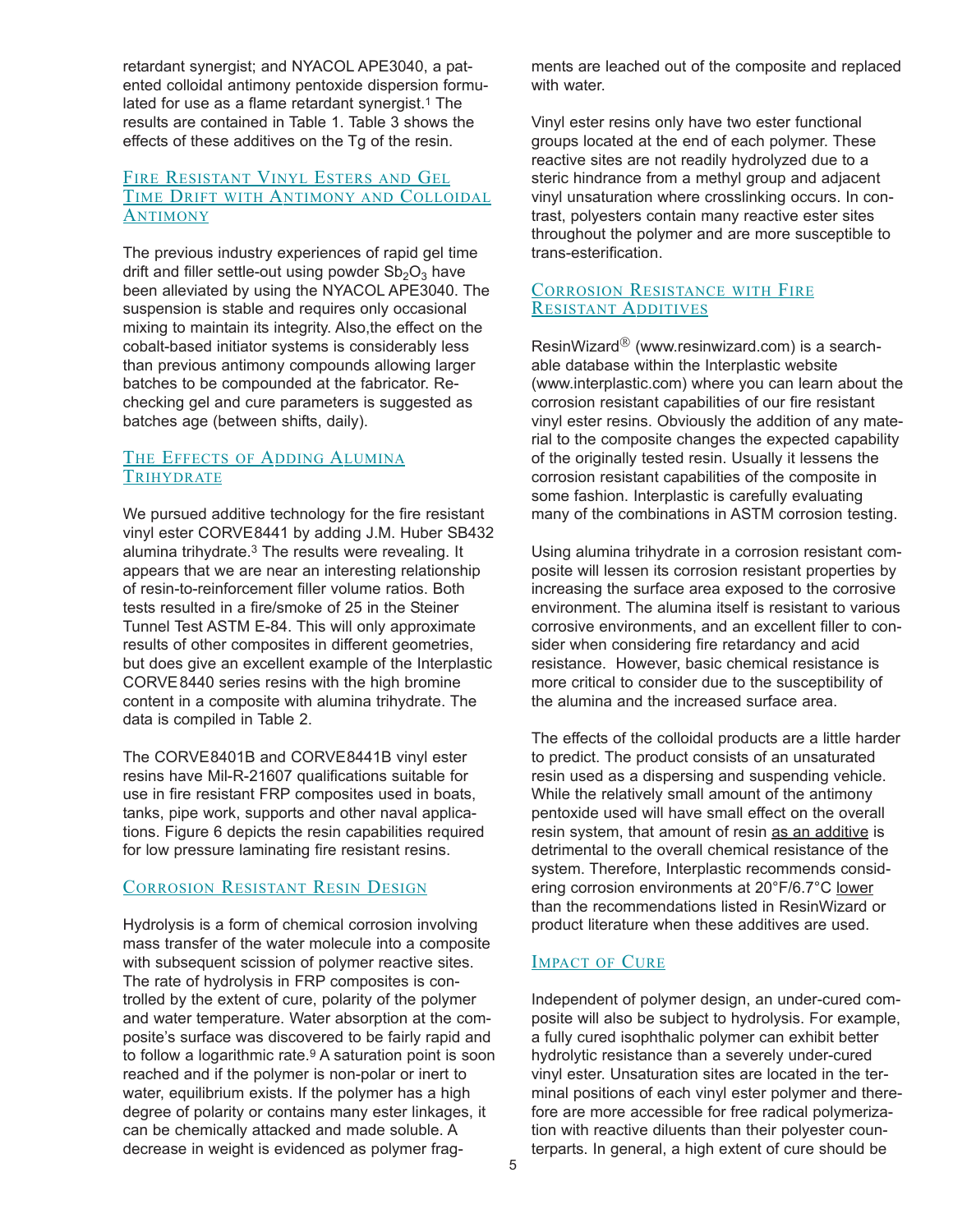easier to obtain with more accessible terminal unsaturation sites. Obviously, the degree of cure directly relates to achieving the fire resistant capability you desire.

## **CONCLUSION**

Fire performance, corrosion resistance, and the mechanical properties of FRP articles are very important considerations in material selection for corrosion applications. The test methods chosen to characterize these performance properties are equally important.

The effect of using a synergist, such as NYACOL APE1540 or APE3040 is extremely effective and has minimal effect on the corrosion resistance we recommend. We have documented here the increase in fire resistance to a <25 in an ASTM E-84 tunnel test.

The use of a fire retardancy enhancing filler, such as the J.M. Huber alumina trihydrate SB432, is predictably effective in reducing combustibility, reducing cost and increasing modulus. NGC Testing Service demonstrated repeatable results when incorporating several levels of the alumina trihydrate.

A solid understanding of flammability is vital when selecting construction materials along with the appropriate fire tests to adequately predict performance properties in actual fire conditions. A combination of small-scale test methods is necessary before proceeding to large-scale testing. Location of the flame, heat source, and the geometry of the specimen are important considerations when choosing a fire test or series of tests as they relate to a specific end-use application.

Static and dynamic physical properties also favor using vinyl ester resins in corrosion applications. Tremendous impact and cyclic stresses are imposed on vessels in everyday use. Vinyl ester resins, with their high tensile elongation and superior strength, withstand these stresses extremely well.

Corrosion resistance is particularly relevant in the marine industry. Vinyl esters exhibit superior hydrolytic capabilities. Interestingly, fire resistant vinyl ester resins have improved water resistance over standard vinyl ester polymers. This was illustrated in an ASTM D570 water absorption study conducted at ambient, 150°F/65°C, and 200°F/93°C temperatures.9

## **BIBLIOGRAPHY**

- 1. NYACOL<sup>®</sup> Nano Technologies.
- 2. NGC Testing Services, 1650 Military Road, Buffalo, NY 14217; phone: (716) 873-9750; fax: (716) 873-9753; email@ngctestingservices.com; www.ngctestingservices.com.
- 3. Huber SB432 by Huber Engineered Materials, part of J.M. Huber Corporation, 333 Thornall Street, Edison, NJ 08837-2220; Phone: (732) 549-8600.
- 4. Dover Chemical Corporation product guide "Hordaresin® and Chlorez® Flame Retardant Resinous Chlorinated Paraffins."
- 5. Eric Greene Associates, Inc., "Use of Fiberglass Reinforced Plastics in the Marine Industry," 1990.
- 6. Burrell, P., McCabe, T., de la Rosa, R., "Cycle Test Evaluation of Various Polyester Types and a Mathematical Model for Projecting Fatigue Endurance," 41st Annual Conference, SPI Reinforced Plastics/Composites Institute, 1986.
- 7. Herzog, D., Burrell, P., Brown, T., "Durability and Projected Service Life of Reinforced Plastics Composites," 50th Annual Conference, SP Reinforced Plastics/Composites Institute, 1995.
- 8. Interplastic Corporation, "Vinyl Esters in Chlorine Service" product literature.
- 9. Burrell, P., McCabe, T., Herzog, D., "A Study of Permeation Barriers to Prevent Blisters in Marine Composites and a Novel Technique for Evaluating Blister Formation," 42nd Annual Conference, SPI Reinforced Plastics/Composites Institute, 1987.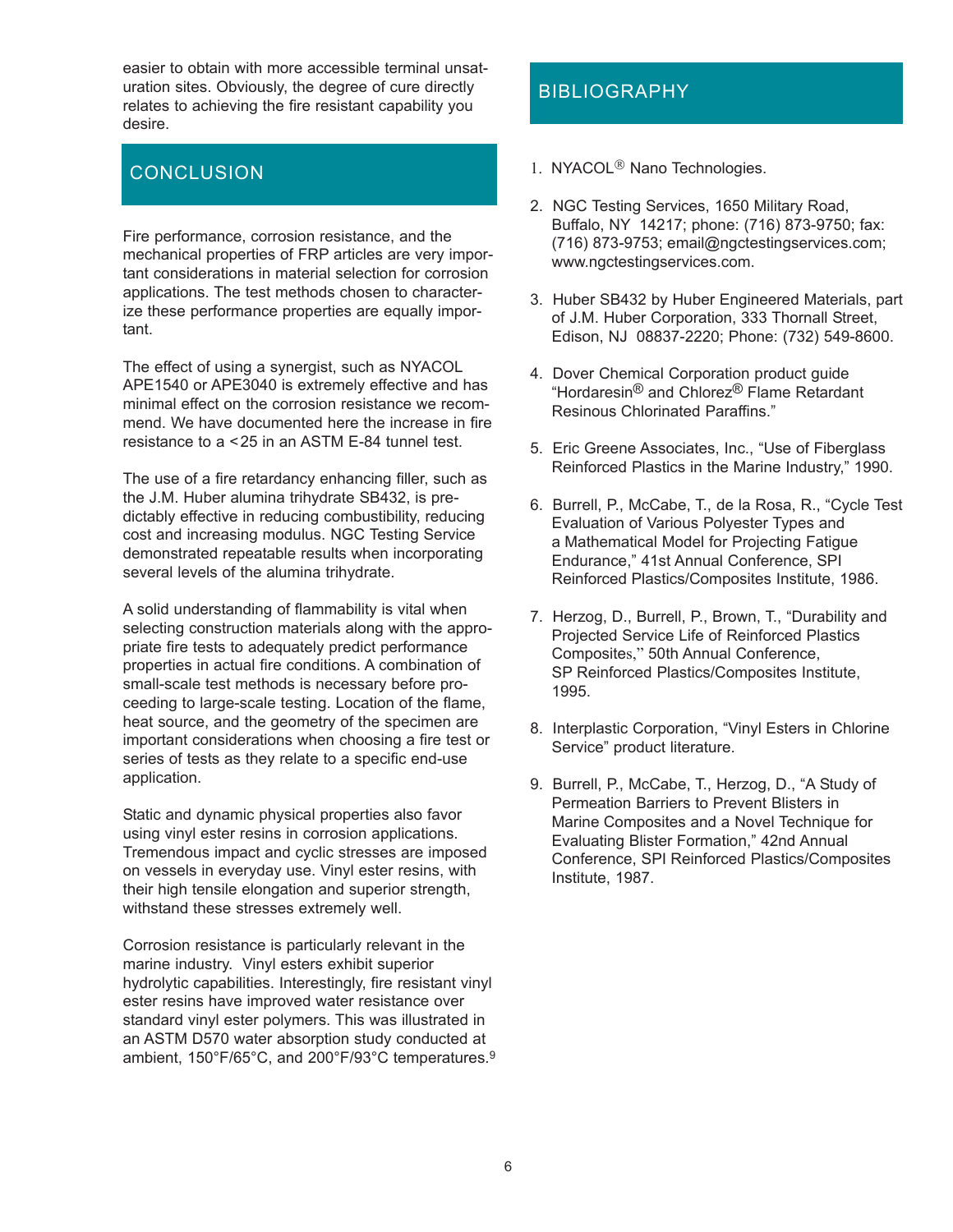## TEST DATA

#### **Table 1: Fire Resistant CORVE8440 - 8441 With 0, 1.5, 3, and 5 % Antimony and Colloidal Antimony in the ASTM E84 Test**

| <b>Fire Resistant</b><br><b>Vinyl Ester*</b> | Sb <sub>2</sub> O <sub>3</sub> | <b>Nano NYACOL</b><br><b>APE1540</b> | <b>Nano NYACOL</b><br><b>APE3040</b> | <b>Flame</b><br><b>Spread</b> | % Glass |
|----------------------------------------------|--------------------------------|--------------------------------------|--------------------------------------|-------------------------------|---------|
| CORVE8440                                    | 1.5%                           |                                      |                                      | 19                            | 24      |
| CORVE8440                                    | 3%                             |                                      |                                      | 19                            | 24      |
| CORVE8440                                    |                                | 5%                                   |                                      | 21                            | 24      |
| CORVE8440                                    | $0\%$                          | $0\%$                                | $0\%$                                | 60                            | 33      |
| CORVE8440                                    | 3%                             |                                      |                                      | 12                            | 33      |
| CORVE8440                                    |                                |                                      | 3%                                   | 19                            | 33      |
| CORVE8440                                    |                                | 1.5%                                 |                                      | 21                            | 33      |

\*For the purposes of this test, CORVE8440 and CORVE8441 are equivalents.

#### **Table 2: Fire Resistant CORVE8440 with Alumina Trihydrate in the ASTM E84 Test**

| <b>Fire Resistant</b><br><b>COREZYN</b><br><b>Vinyl Ester</b> | <b>Alumina</b><br><b>Trihydrate</b><br>Huber SB432 | Ignition,<br><b>Seconds</b> | <b>Flame Front</b>              | <b>Smoke</b> | <b>Flame</b><br><b>Spread</b> | <b>Glass</b><br><b>Content %</b> |
|---------------------------------------------------------------|----------------------------------------------------|-----------------------------|---------------------------------|--------------|-------------------------------|----------------------------------|
| CORVE8440<br>55%                                              | 45%                                                | 104                         | 7 ft (2.13 m) @ 241<br>seconds  | 315          | 25                            | 25                               |
| CORVE8440<br>50%                                              | 50%                                                | 93                          | 8.5 ft (2.6 m) @ 422<br>seconds | 320          | 25                            | 20                               |

#### **Table 3: Glass Transition Temperatures of CORVE8441 and Additives**

| <b>PRODUCT</b>                                                   | <b>CORVE8441</b> | <b>CORVE8441</b><br>with $3.5%$<br><b>NYACOL</b><br><b>APE3040</b> | <b>CORVE8441</b><br>with 1.5%<br>Sb <sub>2</sub> O <sub>3</sub> |
|------------------------------------------------------------------|------------------|--------------------------------------------------------------------|-----------------------------------------------------------------|
| Glass<br><b>Transition</b><br>$(Tg)$ , ${}^{\circ}F/{}^{\circ}C$ | 262/128          | 259/126                                                            | 262/128                                                         |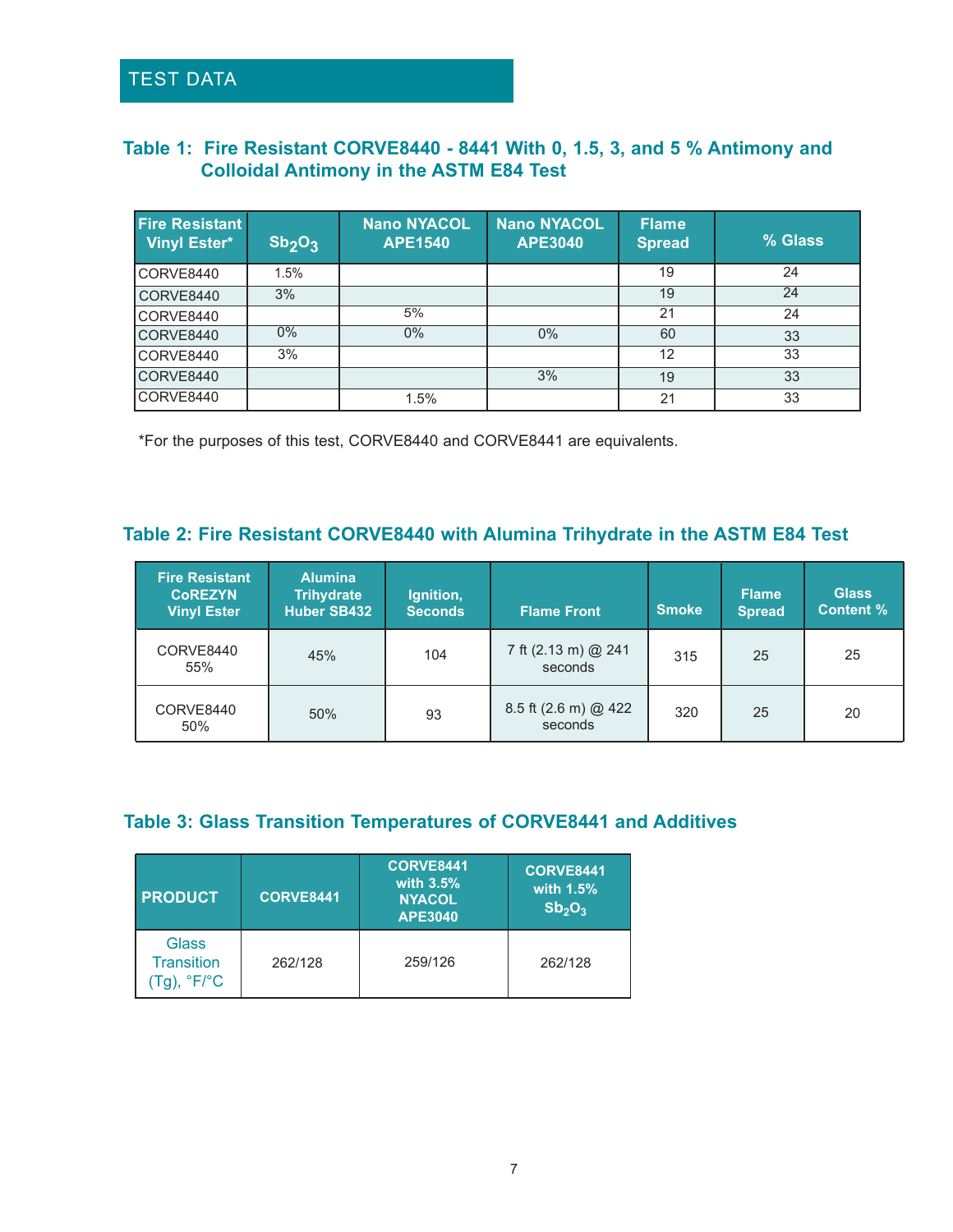## TEST DATA

### **Table 4: Physical Properties of CORVE8441 and Additives**

|                              |                                                                      | <b>CORVE8441</b> |                 | <b>CORVE8441 with 3.5%</b><br><b>NYACOL APE 3040</b> |                 | <b>CORVE8441</b><br>with 1.5% $Sb_2O_3$ |                 |
|------------------------------|----------------------------------------------------------------------|------------------|-----------------|------------------------------------------------------|-----------------|-----------------------------------------|-----------------|
| <b>ASTM</b><br><b>Method</b> | <b>Description</b>                                                   | Casting          | Laminate        | Casting                                              | Laminate        | Casting                                 | Laminate        |
| D-790-00                     | Flexural Strength,<br>psi (MPa)                                      | 19,800<br>(137)  | 35,000<br>(241) | 20,100<br>(139)                                      | 31,400<br>(217) | 18,400<br>(127)                         | 34,700<br>(239) |
| D-790-00                     | <b>Flexural Modulus</b><br>psi x $10^5$ (GPa)                        | 4.9<br>(3.38)    | 11.0<br>(7.59)  | 4.98<br>(3.43)                                       | 12.1<br>(8.34)  | 5.27<br>(3.63)                          | 12.2<br>(8.41)  |
| $D - 638 - 00$               | Tensile Strength<br>psi (MPa)                                        | 11,700<br>(80.7) | 18,600<br>(128) | 12,000<br>(82.8)                                     | 18,900<br>(130) | 11,800<br>(81.4)                        | 18,000<br>(124) |
| D-638-00                     | Tensile Modulus,<br>psi x $10^5$ (GPa)                               | 4.95<br>(3.41)   | 14.3<br>(9.86)  | 5.08<br>(3.50)                                       | 13.7<br>(9.45)  | 4.98<br>(3.43)                          | 13.4<br>(9.24)  |
| D-638-00                     | Elongation, %                                                        | 4.4              | 1.9             | 4.3                                                  | 1.9             | 3.89                                    | 1.8             |
| D-548-00                     | <b>Heat Distortion</b><br>Temperature,<br>$\degree$ F ( $\degree$ C) | 206<br>(97)      |                 | 205<br>(96)                                          |                 | 206<br>(97)                             |                 |
| D2583-95                     | <b>Barcol</b><br><b>Hardness</b><br>$934 - 1$                        | $34 - 36$        | $40 - 46$       | $34 - 36$                                            | $44 - 46$       | $34 - 36$                               | $44 - 46$       |
| D2584                        | Glass Content %                                                      |                  | 32              |                                                      | 29.9            |                                         | 34.1            |

#### **Table 5: Flexural Strength as a Function of Temperature Panel Construction: VEIL/MAT/MAT/WR/MAT/WR/MAT 1.5 oz MAT, 24 oz Woven Roving (WR)**

| <b>Resin Type</b> | <b>Percent Retention</b><br>150°F/66°C | <b>Percent Retention</b><br>200°F/93°C | <b>Percent Retention</b><br>250°F/121°C | <b>Percent Retention</b><br>300°F/149°C |
|-------------------|----------------------------------------|----------------------------------------|-----------------------------------------|-----------------------------------------|
| Isophthalic       | 100                                    | 83                                     | 12                                      |                                         |
| <b>CORVE8300</b>  | 97                                     | 83                                     | 15                                      |                                         |
| CORVE8730-36      | 97                                     | 83                                     | 80                                      | 45                                      |
| CORVE8770         | 95                                     | 90                                     | 78                                      | 58                                      |
| CORVE8440         | 81                                     | 79                                     | 34                                      | 13                                      |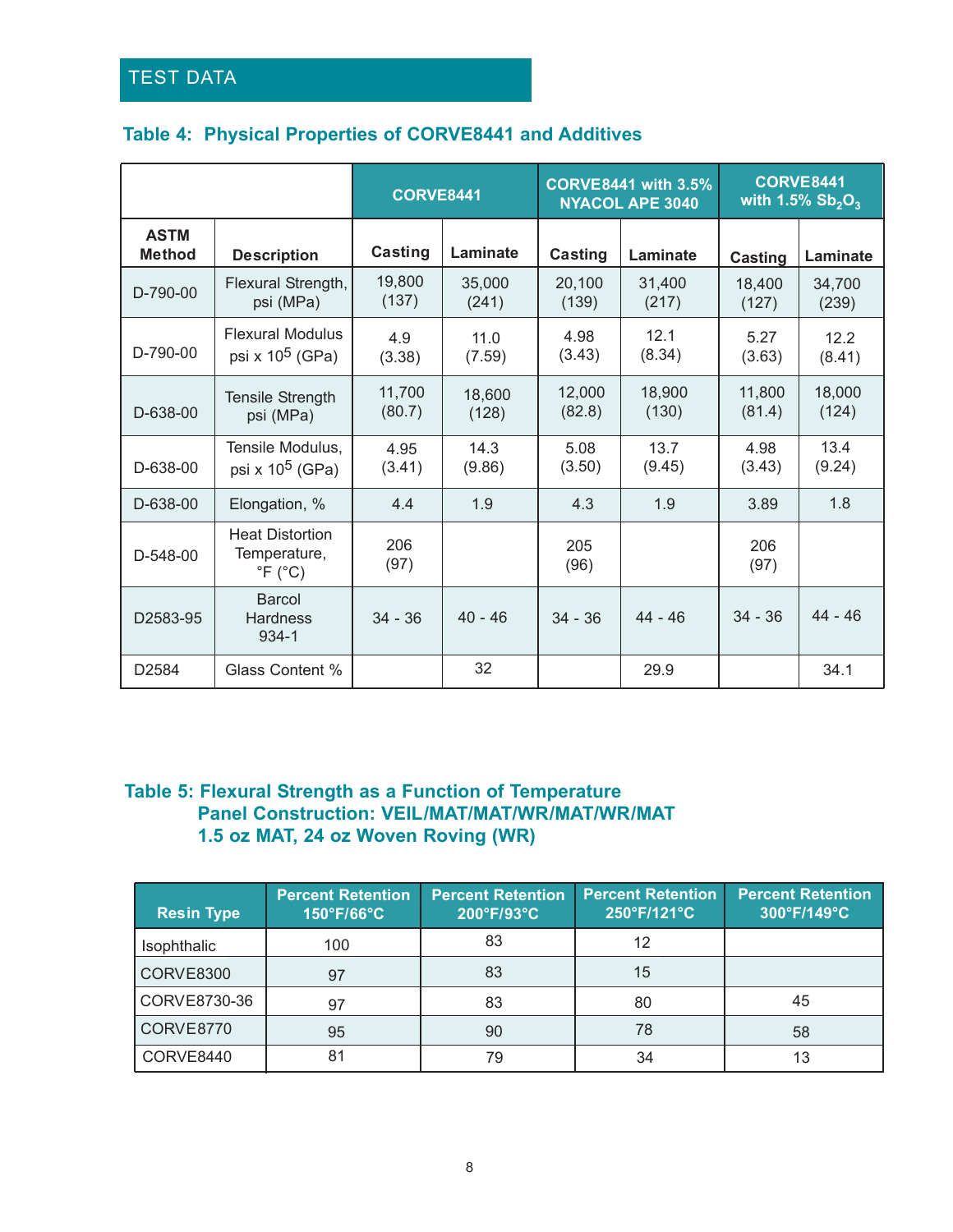| ĺ<br>ׇ֘֒<br>ī |
|---------------|
| ĺ             |
| ĺ             |

| <b>Identification Description</b> |                               | Sample Size                                | Sample          | <b>Flame Direction</b> | Results                        | Phase                      |
|-----------------------------------|-------------------------------|--------------------------------------------|-----------------|------------------------|--------------------------------|----------------------------|
|                                   |                               |                                            | Orientation     |                        |                                |                            |
| HLT-15                            | Hooker's                      | $8 \times \frac{1}{2} \times 1/8$          | Vertical        | Upward                 | Average of five ignitions: 20, | Initiation                 |
|                                   | Intermittent Flame, in. (cm)  | $(20.3 \times 1.27 \times 0.32)$           |                 |                        | 40, 60, 80, 100%               |                            |
| UL-94                             | Underwriters' Laboratory      | $5 \times \frac{1}{2} \times 1/8$          | Vertical        | Upward                 | Two 10 second ignitions; V-O,  | Initiation                 |
|                                   | Vertical, Section 3, in. (cm) | $(12.7 \times 1.27 \times 0.32)$           |                 |                        | $V-1, V-2$                     |                            |
| ASTM E162                         | Radiant Panel,                | $6 \times 18 \times 1$                     | 45 degree angle | Downward               | Flame spread index, heat       | Propagation                |
|                                   | $\sin(\text{cm})$             | $(15.2 \times 15.7 \times 2.54)$           | to radiant heat |                        | evolution                      |                            |
|                                   |                               |                                            | source          |                        |                                |                            |
| ASTM E662                         | NBS Smoke Chamber,            | $3 \times 3 \times 1$                      | Vertical        | Upward                 | Optical density, non-flaming   | Propagation                |
|                                   | $m_{\cdot}$ (cm)              | $(7.62 \times 7.62 \times 2.54)$           |                 |                        | and flaming modes              |                            |
| <b>ASTM D635</b>                  | Horizontal Burn Test,         | $5 \times \frac{1}{2} \times 1/8$          | Horizontal      | Horizontal,            | 30 second flame; burn rate     | Propagation                |
|                                   | in (cm)                       | $(12.3 \times 1.27 \times 0.32)$           |                 | end-to-end             | and extent                     |                            |
| ASTM E1354                        | Ohio State U, cone            | $4 \times 4$                               | Horizontal and  | Upward, downward       | Time to ignition, heat release | Initiation                 |
|                                   | calorimeter, in. (cm)         | $(10.16 \times 10.16)$                     | Vertical        | radiance               | and mass loss rate             | Propagation                |
|                                   |                               |                                            |                 |                        |                                | <b>Termination</b>         |
| ASTM D2863                        | Limiting oxygen index         | $6 x \frac{1}{4}$ to $\frac{1}{2} x 1/8$   | Vertical        | Downward               | Minimum oxygen concentration   | Termination                |
|                                   | $\ln(\text{cm})$<br>(LOI),    | $1.27 \times 0.32$<br>$(15.2 \times 0.64)$ |                 |                        | index to support combustion    |                            |
| ASTM E84*                         | Steiner Tunnel Test, ft (m)   | $25 \times 20$                             | Horizontal with | Horizontal.            | 10 minute flame; flame spread, | Initiation                 |
|                                   | panel                         | $(7.62 \times 0.51)$                       | air flow        | end-to-end             | smoke density                  | Termination<br>Propagation |

\*ASTM E84 is considered a large-scale test. \*ASTM E84 is considered a large-scale test.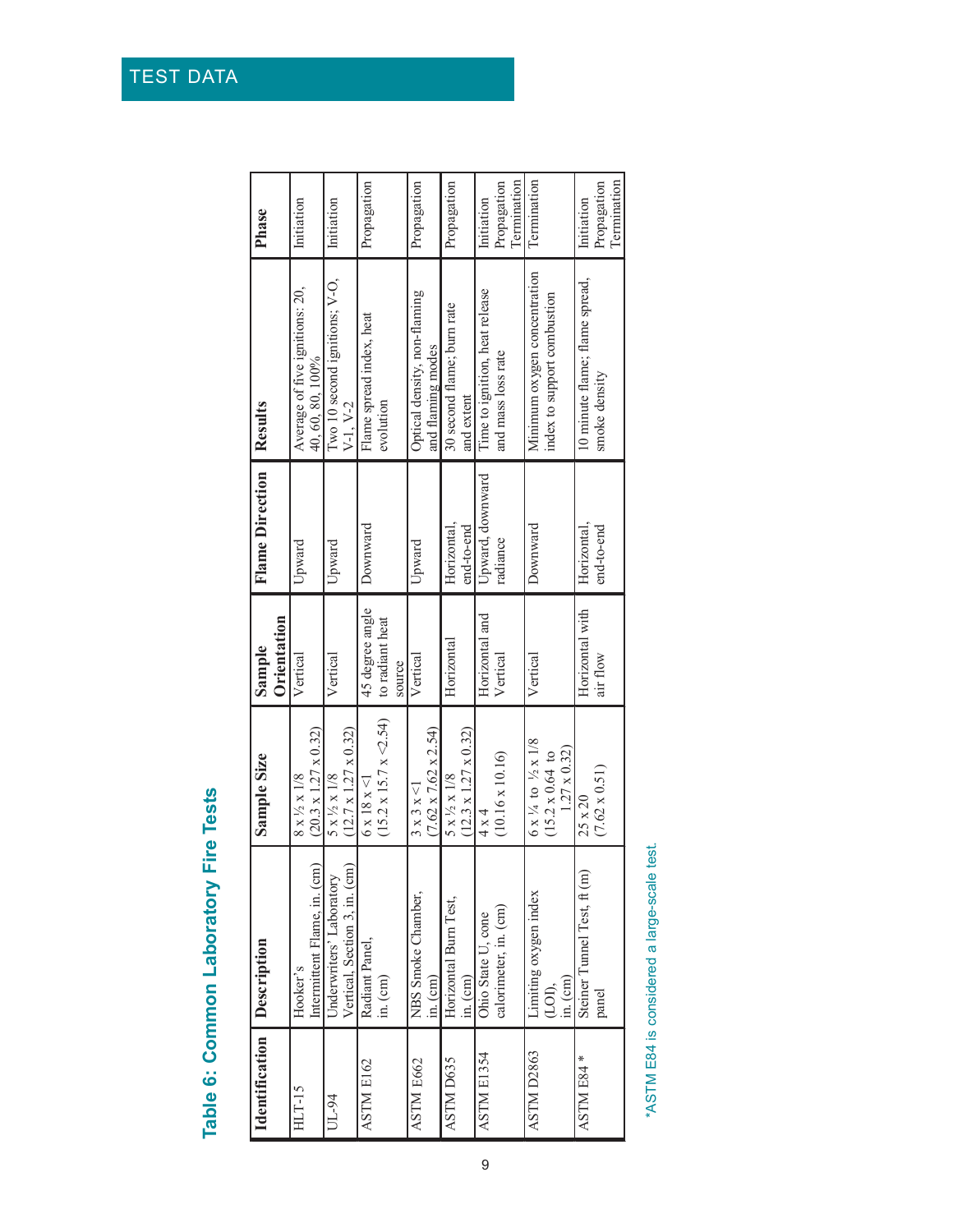## TEST DATA





**Figure 2: Tensile Stress/Strain Curve**

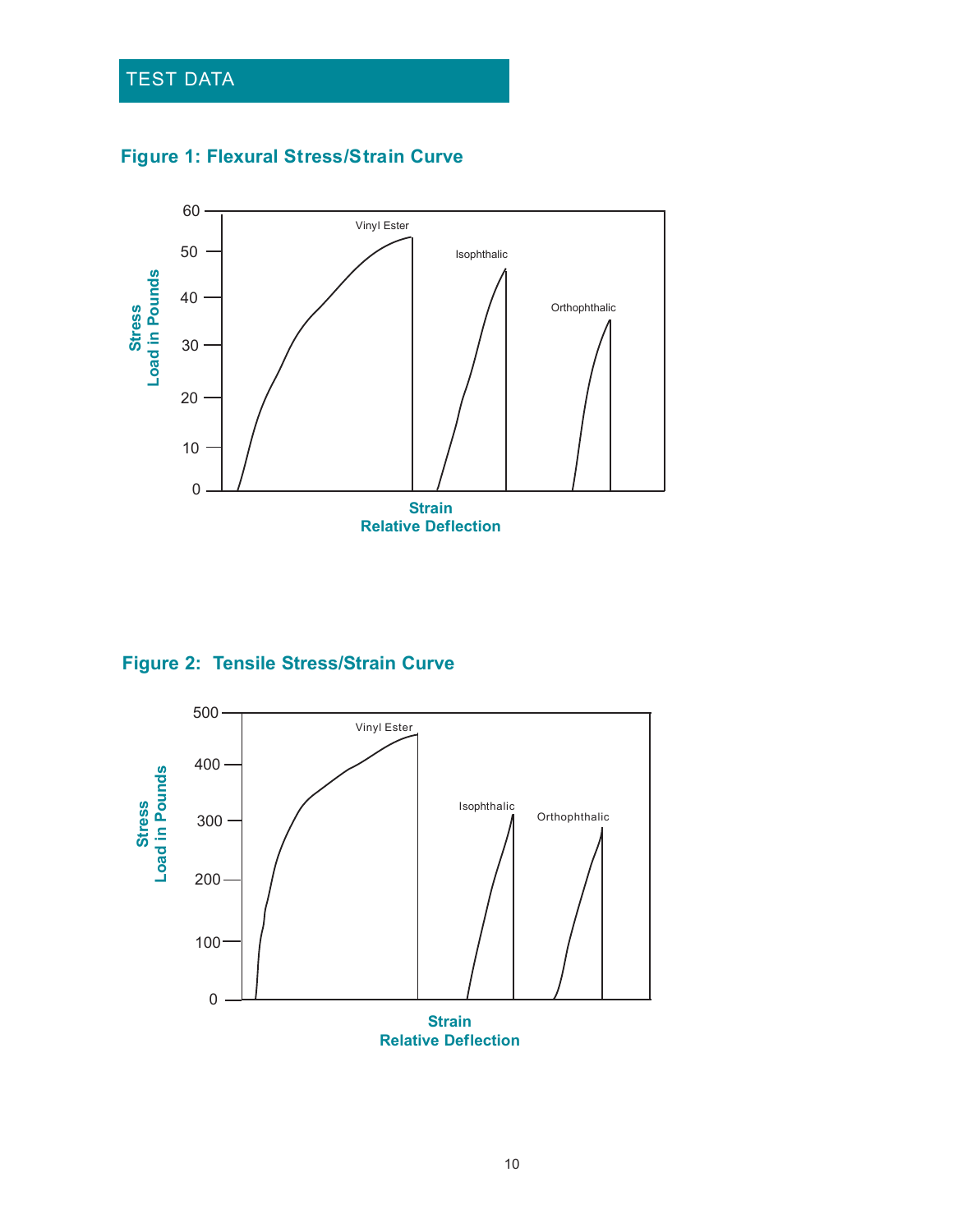#### **Figure 3**



**Figure 4**

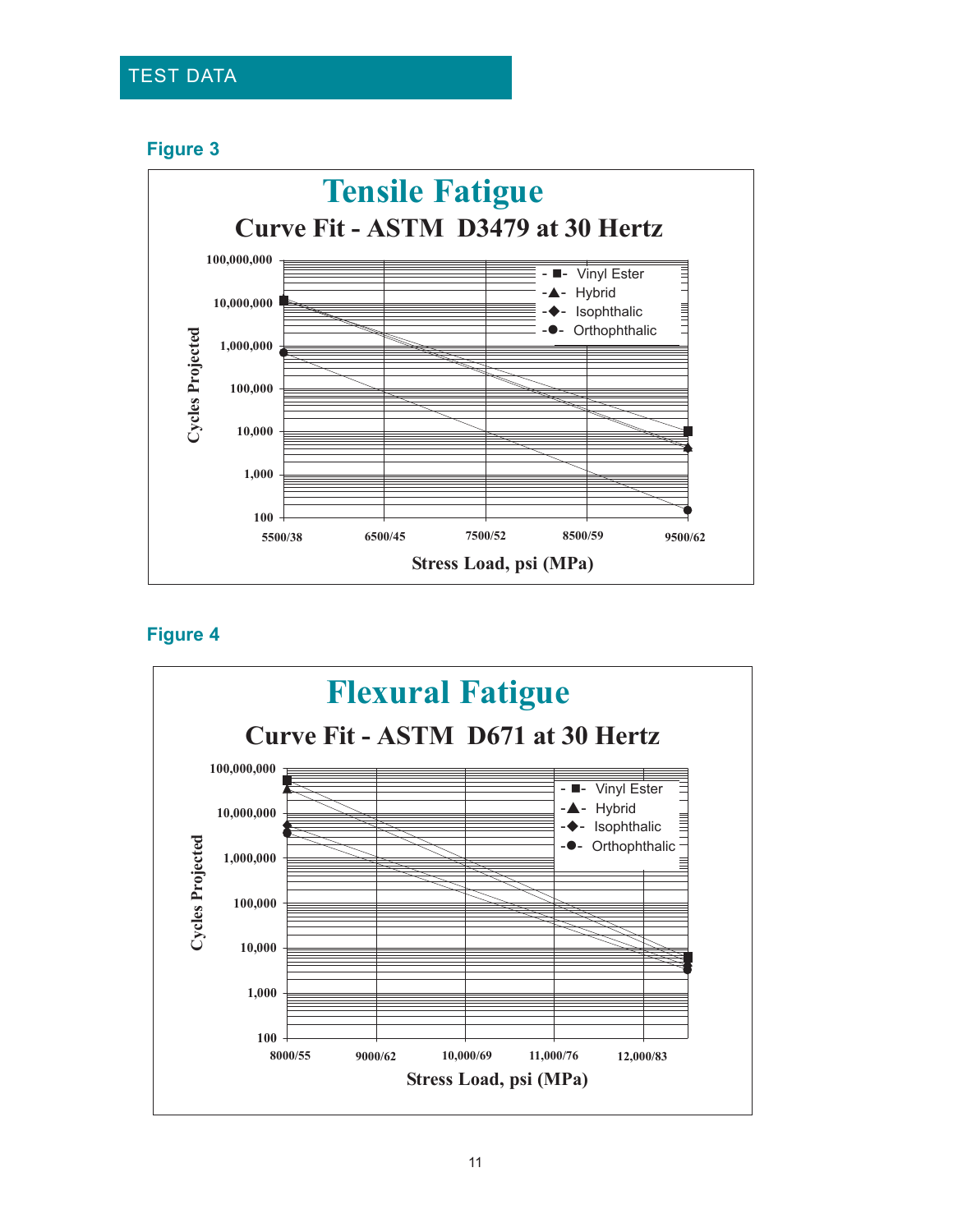## **Figure 5: MIL-R-21607 Spec Physical Properties Requirements**

|                                                 | <b>Spec</b>    | <b>VE8401B</b> | <b>VE8441B</b> |
|-------------------------------------------------|----------------|----------------|----------------|
| <b>Standard Conditions Testing</b>              |                |                |                |
| Flexural Strength, psi/MPa                      | 50,000/345     | 69,400/479     | 68,400/472     |
| Flexural Modulus, psi/GPa                       | 2,700,000/18.6 | 3,180,000/21.9 | 2,780,000/19.2 |
| Tensile Strength, psi/MPa                       | 40,000/276     | 46,000/317     | 41,700/288     |
| Compressive Strength, psi/ MPa                  | 35,000/241     | 48,700/336     | 49,400/341     |
| Flammability, inches per min ute                | $1.0$ max      | Non-burning    | Non-burning    |
| H <sub>2</sub> O Absorption, 24 hr, % wt        | $+0.5$ max     | 0.03           | 0.12           |
| Barcol 934                                      | 55             | 60-65          | 55-60          |
| <b>Specific Gravity</b>                         | Not Required   | 1.9231         | 1.6064         |
| <b>Resin Content</b>                            | Not Required   | 36.18          | 36.69          |
|                                                 |                |                |                |
| Wet Testing, After 2 hr. in Boiling Water       |                |                |                |
| Flexural Strength, psi/MPa                      | 45,000/310     | 58,500/403     | 60,800/419     |
| Flexural Modulus, psi/GPa                       | 2,500,000/172  | 2,720,000/18.8 | 2,760,000/19   |
| Tensile Strengt h, psi/MPa                      | 38,000/262     | 49,800/343     | 49,900/344     |
| Compressive Strength, psi/GPa                   | 30,000/207     | 43,100/297     | 45,000/310     |
|                                                 |                |                |                |
| Tested at 160°F/70°C                            |                |                |                |
| Flexural Strength, psi/MPa                      | 40,000/276     | 65,400/451     | 63,300/437     |
| Flexural Modulus, psi/GPa                       | 2,300,000/15.9 | 2,810,000/19.4 | 2,750,000/19.0 |
|                                                 |                |                |                |
| <b>Tests After Immersion in Chemical Fluids</b> |                |                |                |
| <b>Hydraulic Fluid</b>                          |                |                |                |
| Weight change, %                                | $0.2$ max      | 0.06           | 0.09           |
| Thickness change, %                             | $0.2$ max      | 0.06           | 0.11           |
| Flexural Strength, psi/MPa                      | Not Required   | 59,300/409     | 60,400/417     |
| <b>Isopropyl Alcohol</b>                        |                |                |                |
| Weight change, %                                | $0.1$ max      | 0.01           | 0.02           |
| Thickness change, %                             | $0.1$ max      | 0.02           | 0.02           |
| Flexural Strength, psi/MPa                      | Not Required   | 60,800/419     | 62,500/431     |
| <b>Hydrocarbon Types III</b>                    |                |                |                |
| Weight change, %                                | $0.1$ max      | 0.01           | 0.01           |
| Thickness change, %                             | $0.1$ max      | 0.03           | 0.05           |
| Flexural Strength, psi/MPa                      | Not Required   | 62,200/427     | 64,100/442     |
|                                                 |                |                |                |
| <b>Tests After 1 Year Weathering</b>            |                |                |                |
| Flexural Strength, psi/MPa                      | 45,000/310     | 58,200/401     | 67,000/462     |
| Flexural Modulus, psi/GPa                       | 2,500,000/17.2 | 2,610,000/18.0 | 2,730,000/18.8 |
|                                                 |                |                |                |
| Flame Testing, Fed Method 2023, Std. 406        |                |                |                |
| Initial:                                        |                |                |                |
| Average Ignition Time, seconds                  | 55 min.        | 86             | 96             |
| Average Burning Time, seconds                   | $125$ max      | 99             | 84             |
| After One Year Weathering:                      |                |                |                |
| Average Ignition Time, seconds                  | 55 min.        | 157            | 116            |
| Average Burning Time, seconds                   | $125$ max      | 93             | 91             |